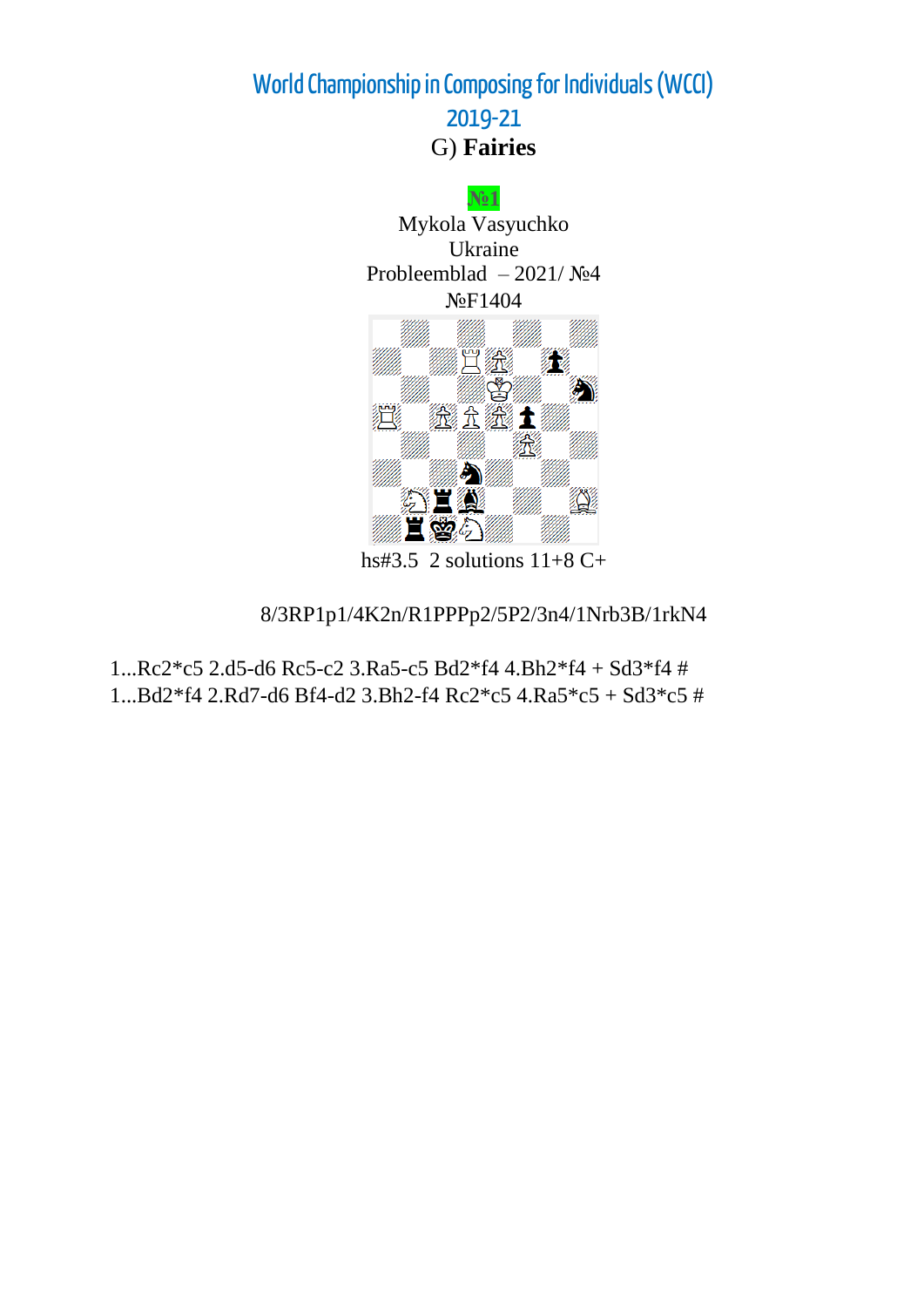**№2** Mykola Vasyuchko Ukraine Tehtäväniekka 3/2021. 5222  $\mathbb{Z}$  1 en Ste **SEP** 贪  $\sum_{i=1}^n$ ng Th 1 tij.  $\blacktriangleright$ **S** Ð 透立运 术 S hs#3.5\* 8+10 С+

8/8/3Np3/2p1k3/p1P1Np1p/b1K2p1n/3PPP1P/4n3

1... ... 2.e2-e3 f4\*e3 3.d2-d3 Sh3-f4 4.d3-d4 + c5\*d4 # 1...Sh3\*f2 2.h2-h3 Sf2-d3 3.e2\*d3 f3-f2 4.d3-d4 + c5\*d4 #

A bit unbalanced; a strange way to give black a move (f2) avoiding zugzwang [JB].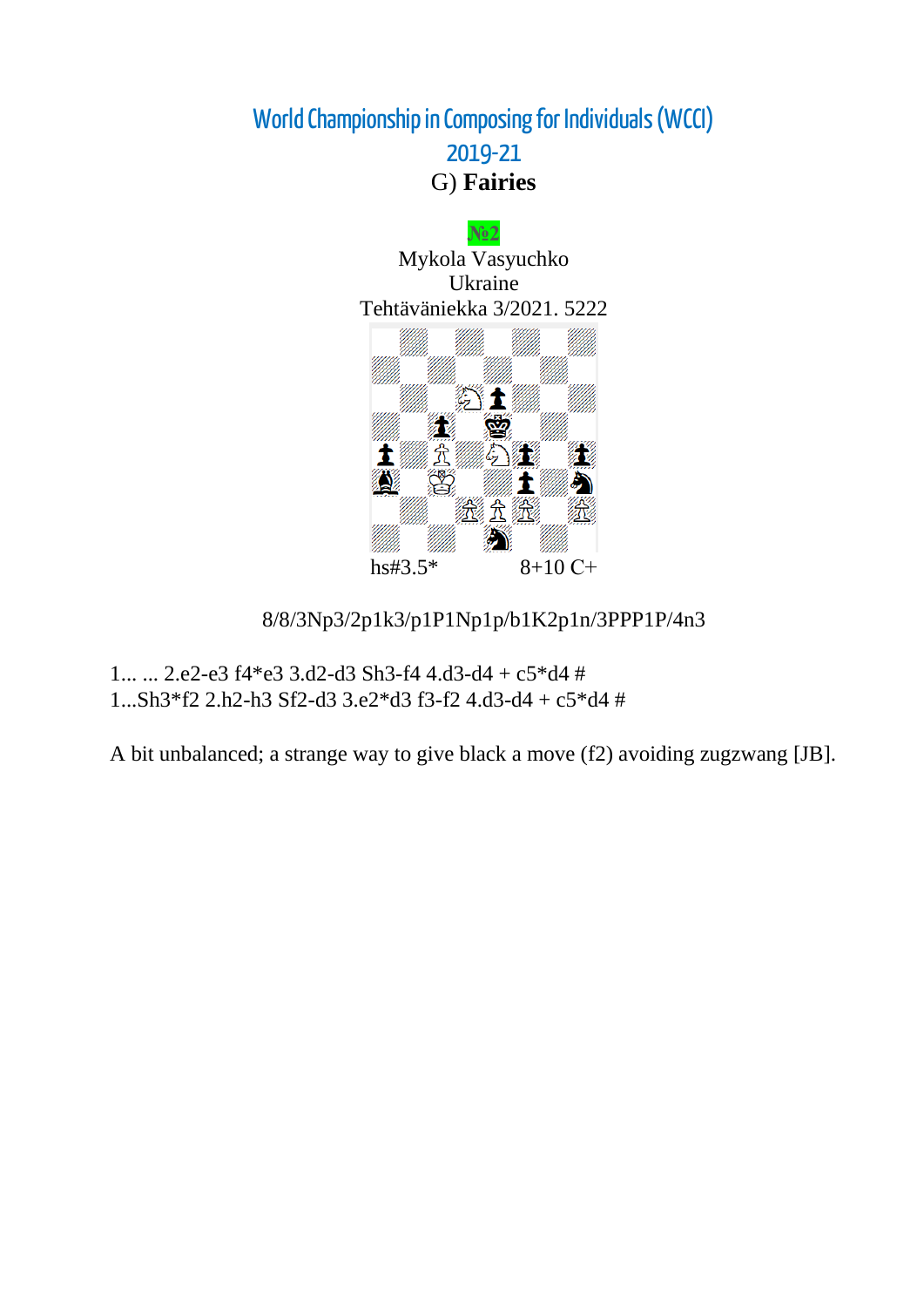

hs#3 2 solutions  $7+11$  C+

r7/r3pb1K/7P/1p5p/1P5n/2pk4/B2p1pP1/1R2R3

1.Ba2\*f7 e7-e6 2.Re1\*e6 Kd3-c4 3.Re6-d6 + Ra7\*f7 # 1.Re1\*e7 Bf7-e6 2.Ba2\*e6 Kd3-e2 3.Be6-f5 + Ra7\*e7 #

Creating White batteries giving cross-checks in which the rear-piece is captured [JB].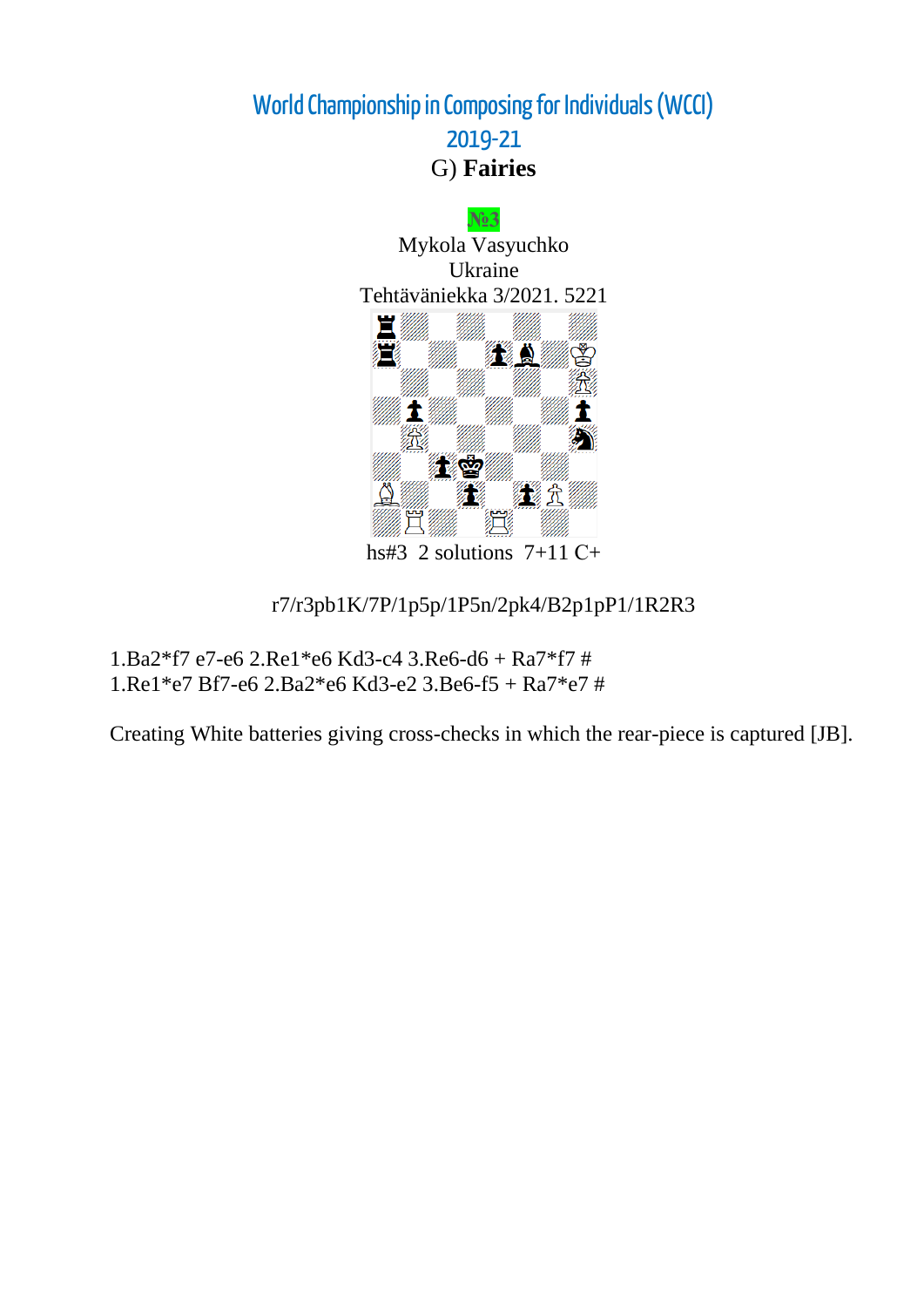

h#2 2 solutions  $1+9+3$  C+

**Circe** e5, f6: Neutral Knight d2: Neutral Bishop

5K2/6p1/5(!n)1p/4(!n)2r/b6b/k5p1/pp1(!b)4/8

1.nSf3 Kf7 2.Bg5 nSf3xd2[+nBf8] # 1.nSe4 Kg8 2.Rg5 nSe4xd2[+nBf8] #

Two pairs of pieces (nSf6/nSe5 and bRh5/bBh4) exchange functions. The order of moves is nicely forced, justifying the usage of three neutral pieces.

Grimshaw interference + Baltic theme. Full harmony.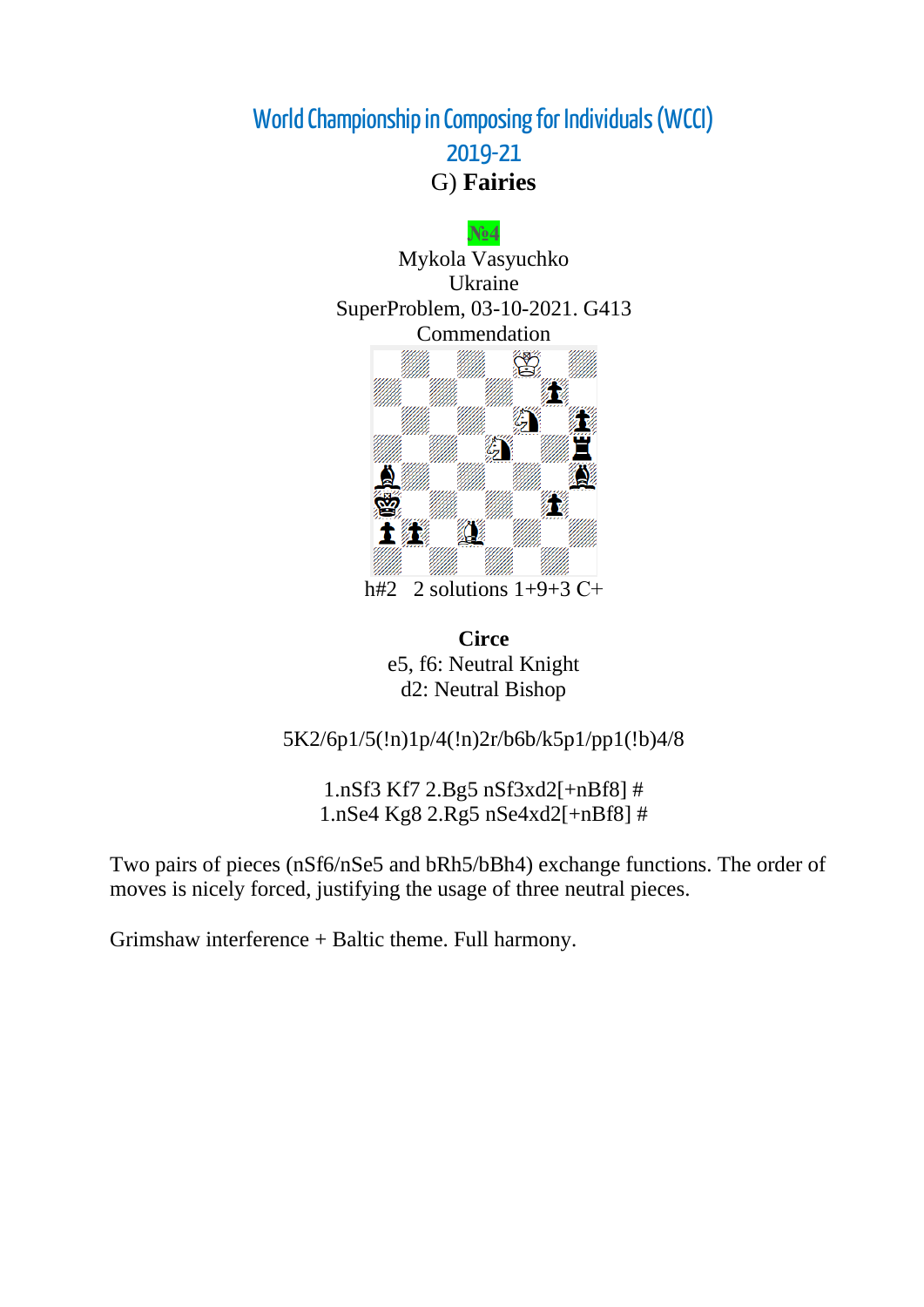G) **Fairies**

**№5** Mykola Vasyuchko Ukraine ХХ особисто-командний чемпіонат України з шахів [\(http://chess-](http://chess-kopyl.com.ua/images/2021/XX_%D0%9A%D0%A7%D0%A3_%D0%9E%D1%81%D1%82%D0%B0%D1%82%D0%BE%D1%87%D0%BD%D1%96_%D0%BF%D1%96%D0%B4%D1%81%D1%83%D0%BC%D0%BA%D0%B8_--_31.10.2021_1.pdf)

[kopyl.com.ua/images/2021/XX\\_%D0%9A%D0%A7%D0%A3\\_%D0%9E%D1%81](http://chess-kopyl.com.ua/images/2021/XX_%D0%9A%D0%A7%D0%A3_%D0%9E%D1%81%D1%82%D0%B0%D1%82%D0%BE%D1%87%D0%BD%D1%96_%D0%BF%D1%96%D0%B4%D1%81%D1%83%D0%BC%D0%BA%D0%B8_--_31.10.2021_1.pdf) [%D1%82%D0%B0%D1%82%D0%BE%D1%87%D0%BD%D1%96\\_%D0%BF%D](http://chess-kopyl.com.ua/images/2021/XX_%D0%9A%D0%A7%D0%A3_%D0%9E%D1%81%D1%82%D0%B0%D1%82%D0%BE%D1%87%D0%BD%D1%96_%D0%BF%D1%96%D0%B4%D1%81%D1%83%D0%BC%D0%BA%D0%B8_--_31.10.2021_1.pdf) [1%96%D0%B4%D1%81%D1%83%D0%BC%D0%BA%D0%B8\\_--](http://chess-kopyl.com.ua/images/2021/XX_%D0%9A%D0%A7%D0%A3_%D0%9E%D1%81%D1%82%D0%B0%D1%82%D0%BE%D1%87%D0%BD%D1%96_%D0%BF%D1%96%D0%B4%D1%81%D1%83%D0%BC%D0%BA%D0%B8_--_31.10.2021_1.pdf)

 $\_31.10.2021\_1.pdf$ )



h#2 2 solutions  $5+15+2$  C+

**Circe** d7: Neutral Rook f7: Neutral Bishop

4r3/2p(!r)n(!b)p1/K1pnb1pb/2pk1PR1/5pN1/5N2/3p1p2/1r6

1.nRd7-d8 Sf3:d2[+bPd7] 2.Sd6:f5 nRd8:d7# 1.nBf7-g8 Sg4:f2[+bPf7] 2.Be6:f5 nBg8:f7#

Leaving along the ligament line of the neutral figure frees up the field for the rebirth of the black pawn. This is accompanied by the untying of the black figure, which immediately self-connects (both times in the same field). And it all ends with the return of a neutral linear figure.